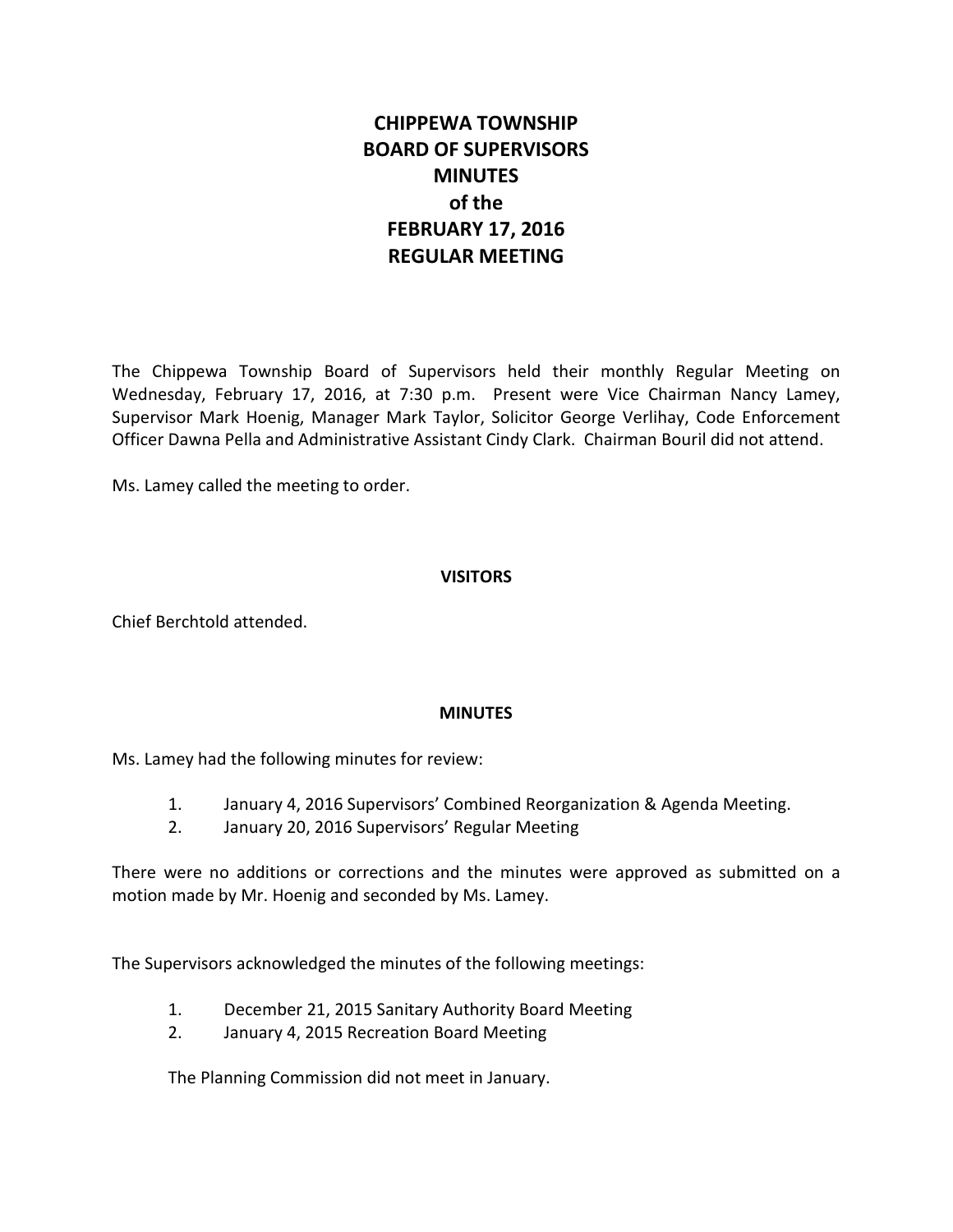### **ITEMS TO BE ACTED ON**

None.

#### **REPORTS**

Ms. Lamey had the following reports for review:

- 1. Financial Report
- 2. Police Department Report
- 3. Road Report
- 4. Wage Tax/OPT Report
- 5. Real Estate Tax Report
- 6. Zoning Report
- 7. Code Enforcement Officer's Report
- 8. Fire Report

### **MANAGER'S REPORT**

Manager Taylor had the following items listed on the agenda for discussion:

1. Ordinance No. 253:

Manager Taylor said that our burn ordinance needs to be amended in two places. These amendments were requested by the DEP in order to be in compliance with their codes so that Chippewa Township will be able to receive a grant that the Township recently applied for. The definition of leaf waste is being changed and the amended ordinance will no longer allow residents to burn household papers.

**MR. HOENIG MOVED TO ADOPT** Ordinance #253. Ms. Lamey seconded the motion and without further discussion, the motion carried.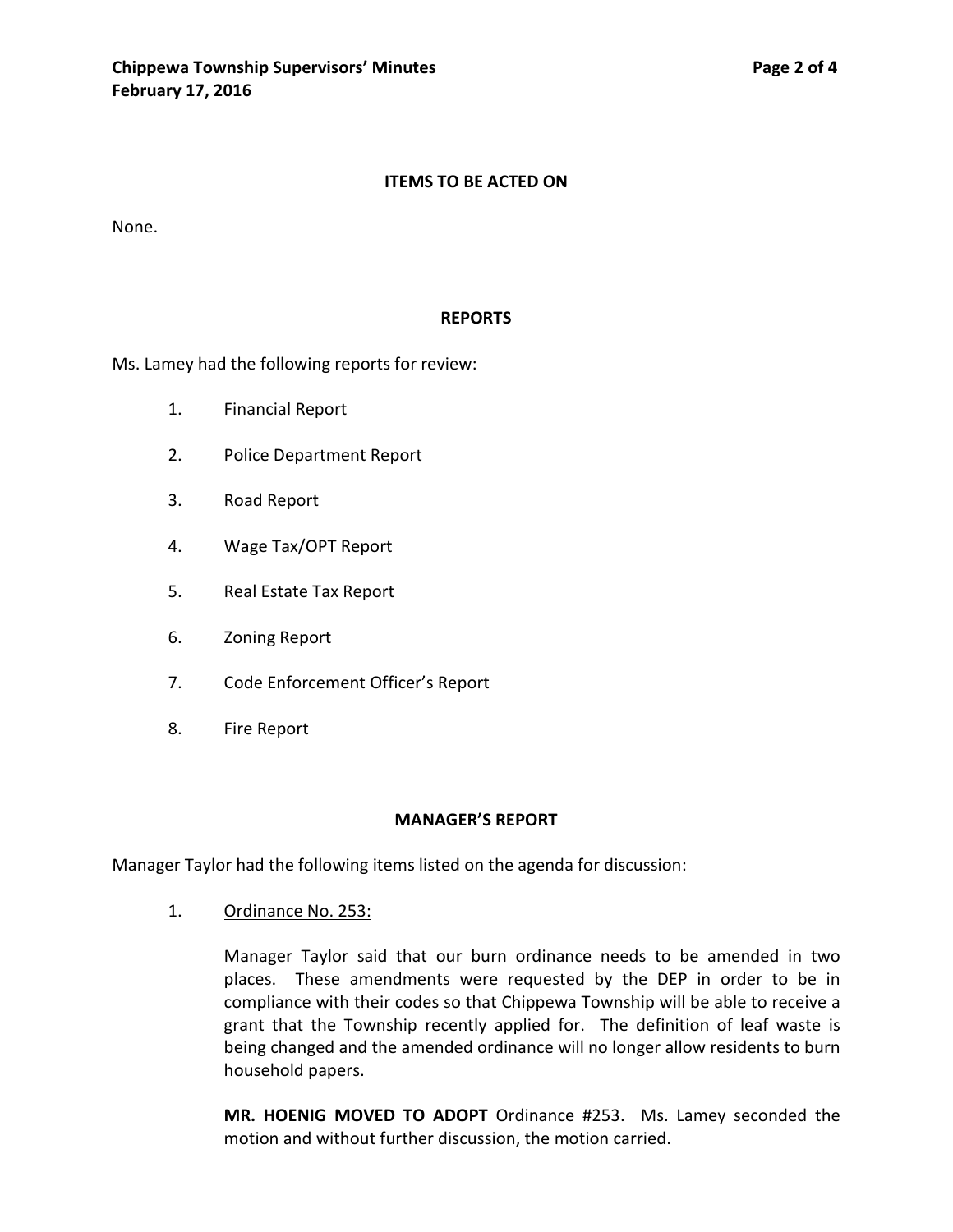# 2. Penn Power Street Light Upgrade:

Manager Taylor said that he needs to complete a Penn Power agreement form regarding street lights in order to get an evaluation. The upgrade would save about 45% in costs, or around \$10,000 per year. He said that perhaps street lights could be added at the entrance to the new park. He told the Supervisors that when the assessment of the Township is done, he will forward the information to them.

# 3. Purchase of Equipment (E85 Excavator):

Manager Taylor said that he received two different quotes for excavators and he had provided some information to the Supervisors. One quote was \$104,220.39 and the other quote, which was for a similar excavator, was \$115,000.00. The Manager said that he and Eric Chaffee both agreed that the one for \$104,220.39 would be better for the Township. He would like to finance this and has spoken to someone at First National Bank.

**MR. HOENIG MOVED TO PURCHASE** the E85 Bobcat Compact Excavator for \$104,220.39 and to finance the purchase through First National Bank. Ms. Lamey seconded the motion, and without further discussion, the motion carried.

# 4. Letters from PennDOT regarding Road Construction:

Mark Taylor relayed to the Supervisors that he received two letters from PennDOT regarding construction plans. One project begins at Darlington Road and ends at Shenango Road. The other planned project begins at Shenango Road and ends at Constitution Blvd. The Manager said he has made some telephone calls to PennDOT, but they were not returned. He would like to talk to the people at PennDOT about all of the traffic problems in the area before the paving begins. He feels there could be three lanes at certain points. He wants to speak to them about what can be done with all of the traffic there. He said the church located in that area is willing to work with the Township. Manager Taylor said that when the plans are definite, the information will be placed on the Township web site.